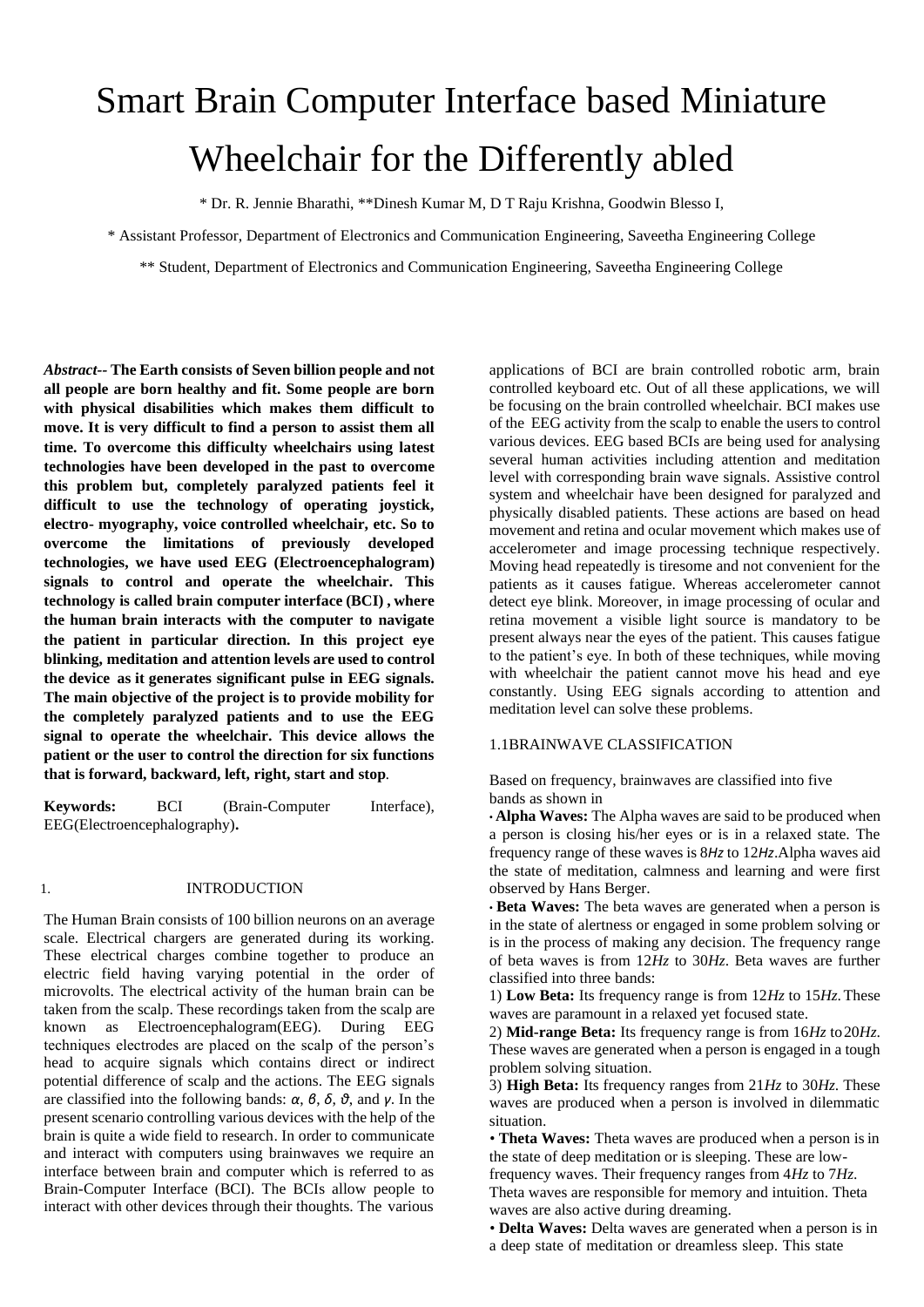stimulates healing and regeneration. These waves have frequencies ranging between 0*.*1*Hz* to 3*Hz*. These waves are slow but the loudest waves.

*•* **Gamma Waves:** These waves are generated during abnormal conditions or some mental disorder. These are the fastest brainwaves. These waves have frequencies greater than 30*Hz*.



Figure -1- Classification of Waves

### 2. PROPOSED WORK

The key motivation behind this project is to aim to help people who are suffering from quadriplegia, paraplegia, people who met with accidents that left them with an extremity and people with any impairment in motor or sensory function of the extremities. So we came up with a project which helps these people to move without any muscle stress and that is the Brain controlled wheel chair, which uses EEG signals to move. In this project we also observed that it is somewhat difficult tocontrol the attention and meditation level of the brain leading to less accuracy of the system or higher deviation from ideal cases.So in our project we used eye-blink strength as a metric to control the movement of the wheelchair. The movement constraints are start, move forward, turn left, turn right and stop. Arduino software is used to write the instruction code of movement and IR sensor is used to detect obstacles in front. Bluetooth Module is also added to this system to allow easy transmission of data Along with it Wifi-module and Vibration sensor is added to the system in order to sense any signal when the patient gets dashed into an object and to message to their caretaker using Wifimodule.

#### 3.1 HARDWARE DESCRIPTION

**NeuroSky:** The NeuroSky device consists of a headset with an ear-clip and an arm which has a biosensor attached to it. It Contains a single-channel EEG electrode (sensor arm rests on the forehead, ground reference on the ear clip) which safely measures and outputs the EEG power spectrum (*α*, *β*, *δ*, *θ*, and *γ*). These EEG values are analysed at the ThinkGear chip to yield the attention/meditation and eyeblink level. Finally, these values are transferred wirelessly to Android/ Mac/ Windows etc. via Bluetooth. The device works on an AAA battery. This device also consists of built-in software/hardware for noise reduction.

**HC-05 Bluetooth Module:** HC-05 is a Bluetooth module which is used for wireless communication. This Bluetooth module can be used in a master or slave configuration. It uses IEEE802.15.1 standardized protocol, through which one can build Wireless Personal Area Network (PAN) and has a range of 10m to 100m. It communicates with micro-controller using serial port (USART). It has 6 pins namely Key/EN, VCC, GND, RXD, TXD and State.



Figure-2- NeuroSky Headset



Figure-3- HC-05 Bluetooth Module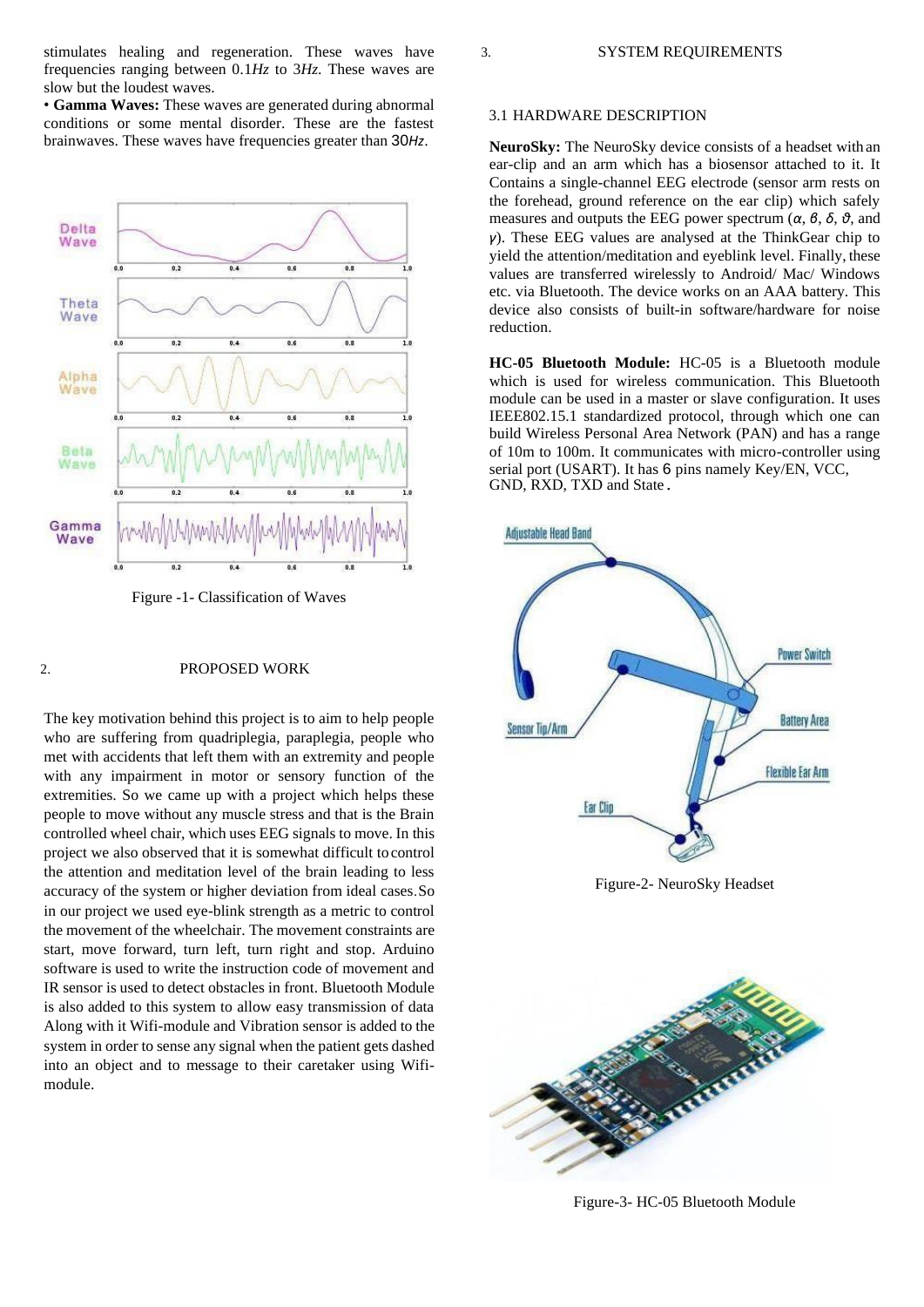Figure-4-Arduino Uno development board

**Arduino Uno:** Arduino Uno is the most commonly used Micro controllers. Uno is based on ATmega328p micro controller. It contains 14 input/output pins. It works with a Mini-B USB cable and can be operated by providing power via USB Mini-B or a 5*V* regulated supply.

**L298N Motor Driver:** Motor driver Module is a high power motor driver module for driving DC and Stepper Motors. This module consists of an L298 motor driver IC and a 78M05 5V regulator. L298N Module can control up to 4 DC motors, or 2 DC motors with directional and speed control. The L298N Motor Driver module 16 consists of an L298 Motor Driver IC, 78M05 Voltage Regulator, resistors, capacitor, Power LED, 5V jumper in an integrated circuit. 78M05 Voltage regulator will be enabled only when the jumper is placed. When the power supply is less than or equal to 12V, then the internal circuitry will be powered by the voltage regulator and the 5V pin can be used as an output pin to power the microcontroller. The jumper should not be placed when the power supply is greater than 12V and separate 5V should be given through 5V terminal to power the internal circuitry. ENA & ENB pins are speed control pins for Motor A and Motor B while IN1& IN2 and IN3 & IN4 are direction control pins for Motor A and Motor B.

**ESP8266 (Wifi Module**)**:** The ESP8266 Wifi Module is a self contained SOC with integrated TCP/IP protocol stack that can give any microcontroller access to your Wifi network. The ESP8266 is capable of either hosting an application or offloading all Wifi networking functions from another application processor. Each ESP8266 module comes preprogrammed with an AT command set firmware, meaning, you can simply hook this up to your Arduino device and get about as much Wifi-ability as a Wifi Shield offers. The ESP8266 module is an extremely cost effective board with a huge, and ever growing, community. This module has a powerful enough on-board processing and storage capability that allows it to be integrated with the sensors and other application specific devices through its GPIOs with minimal development up-front and minimal loading during runtime. Its high degree of on chip integration allows for minimal external circuitry, including the front-end module, is designed to occupy minimal PCB area. The ESP8266 supports APSD for VoIP applications and Bluetooth co-existence interfaces, it contains a self calibrated

RF allowing it to work under all operating conditions, and requires no external RF parts.

**Motors:** A DC motor is any motor within a class of electrical machines whereby direct current electrical power is converted into mechanical power. Most often, this type of motor relies on forces that magnetic fields produce. Regardless of the type, DC motors have some kind of internal mechanism, which is electronic or electromechanical. In both cases, the direction of current flow in part of the motor is changed periodically. The speed of a DC motor is controlled using a variable supply voltage or by changing the strength of the current within its field Windrings, While, smaller DC motors are commonly used in the making of appliances, tools, toys, and automobile mechanisms, such as electric car seats, larger DC motors are used in hoists, elevators, and electric vehicles. A 12V DC Motor is small and inexpensive, yet powerful enough to be used for many applications. Because choosing the right DC motor for a specific application can be challenging, it is important to work with the right company.



Figure -5- L298N Motor Driver



Figure -6- ESP8266(Wifi Module)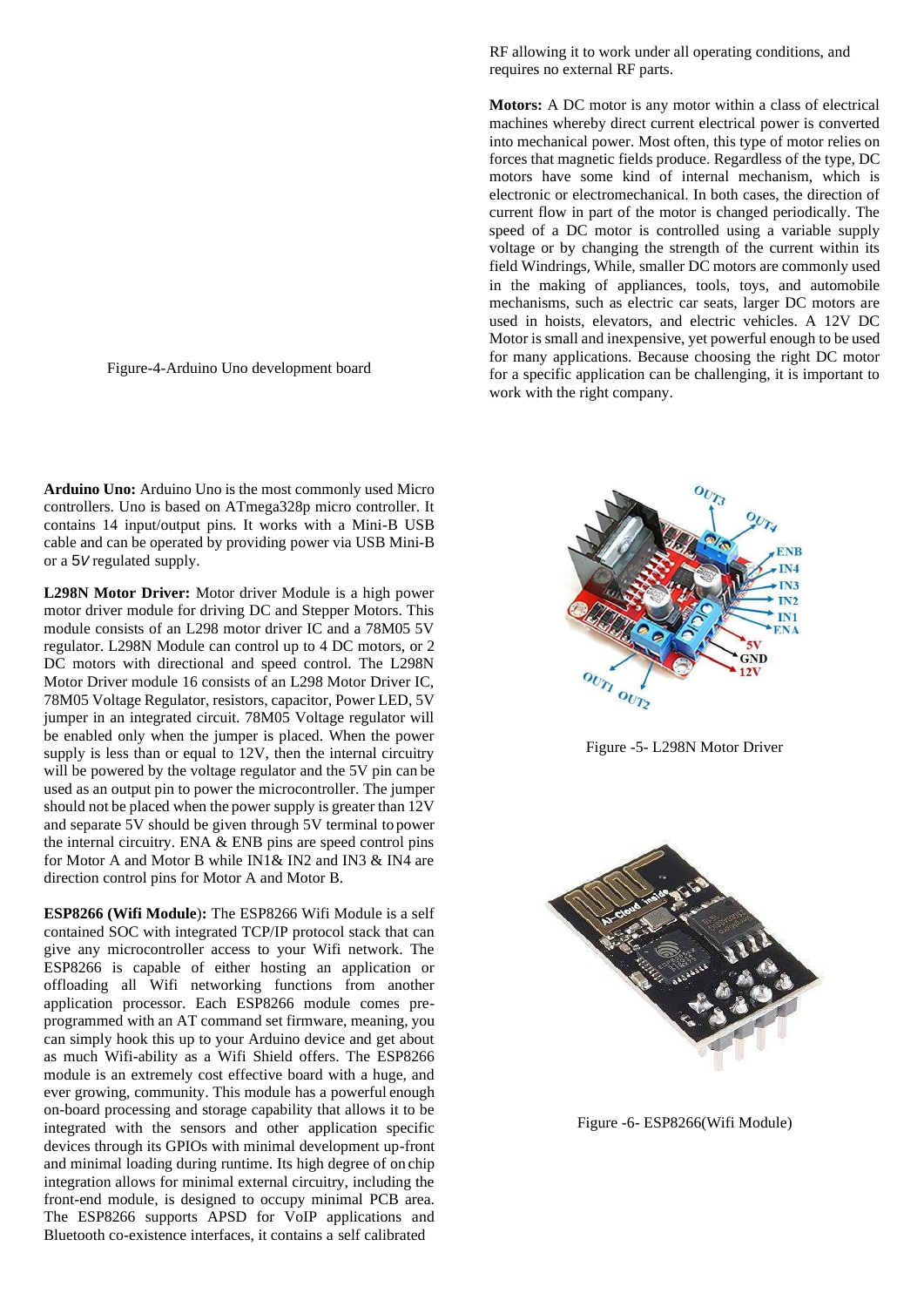#### 4 SYSTEM DESIGN

## 4.1 SOFTWARE REQUIREMENTS:

# SOFTWARE USED: ARDUINO IDE

## LANGUAGE USED: EMBEDDED C

## 4.1.1 ARDUINO SOFTWARE (IDE)

The Arduino integrated development environment - or Arduino software (IDE) - contains a text editor for writing code, a message area, a text console, a toolbar with buttonsfor common functions and a series of menus. It connects to the Arduino and Genuino hardware to upload programs and communicate with them.

### 4.1.2 EMBEDDED C

The most popular embedded software language is Embedded C. It is the set of language extensions of c language to address

commonality between C extensions for different Embedded C. It requires nonstandard extensions to the C language in order to support exotic features such as fixed-point arithmetic, multiple distinct memory banks, and basic I/O operations.

The fact is that in embedded systems, there are many libraries that programmers have grown used to, but irregularly an embedded system might not have a complete standard library, if there is a standard library at all.

## EMBEDDED SYSTEMS PROGRAMMING

Embedded systems programming is basically different from developing applications on a desktop computers. Key feature of an embedded system, when compared to pcs, are as follows: Embedded devices have resource limitations. In embedded system and pcs, the components are different. Embedded systems uses smaller, less power consuming components.

## EMBEDDED SYSTEMS USING DIFFERENT TYPE OF LANGUAGES

- Machine code
- Low level language, i.e., Assembly
- Language like C, C++, Java, etc, i.e., High level

• Application level language like Visual basic, Access, Scripts, etc.

#### 4.2 WORKFLOW

The EEG Headset (NeuroSky Mindwave) detects and the EEG Signals from the brain and it is transmitted to the Bluetooth Module (HC-05) With a help of a in-built Bluetooth module named the Think Gear Chip. Then the Bluetooth Module transmits the signal to the Arduino board. The Arduino Board

Receives the Signal in the inform of EEG signals. Then the Arduino board instructs the Motor driver to Operate the motors in particular direction by following the instructions given from the user or the patient.



Figure-7-Hardware Connection Demonstration and Workflow

The Vibration Sensor SW420 placed at the front of the model will detect any kind of Vibration or effect on the model, when the model gets hit into an object or any other foreign body. So, the vibration sensor detects the signal and following process now is continued by the Wifi Module ESP8266, which connected with Vibration sensor along with the Arduino Board. The Wifi Module sends an emergency message to the caretaker of the user or the patient through Telegram Mobile Application.

## 5 RESULTS & DISCUSSION

## 5.1 PARAMETERS

Three Parameters were designed to compare the Accuracy and design performance of the system. The combinations used are:

- 1) Attention level
- 2) Eye blink Strength
- 3) Meditation level

Attention: Attention is the cognitive process of concentrating on a particular information, whether subjective or objective, while ignoring other information.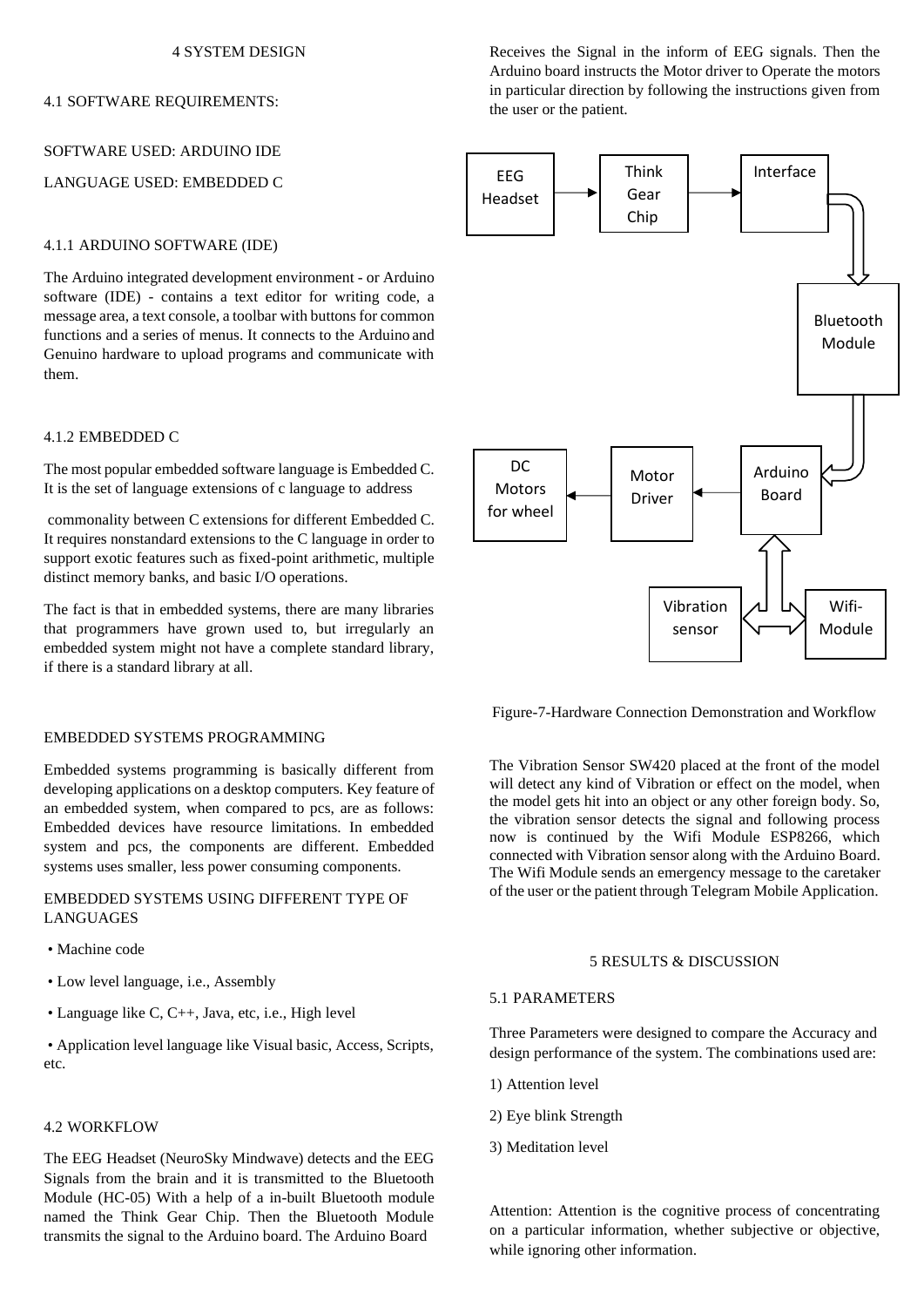Meditation: Meditation is a mental exercise or a technique which involves a conscious attempt to concentrate attention on some object of thought or awareness and prevents associative or ruminating thought processes.

Eye blink Strength: Eye blink is an involuntary blinking of the eyelids elicited when the cornea is simulated by touch, bright light, or other peripheral stimuli. The Strength of the response can be measured by electromyographic activity of the orbicularis muscle during eye blink.

# 5.2 EXPERIMENT RESULTS

# 5.2.1 HARDWARE KIT IMAGE



Figure -8- Hardware Kit Image



Figure -9- NeuroSky Headset

## 5.2.2 EMERGENCY MESSAGE USING WIFIN MODULE



Figure-9-Emergency Message Using Wifi Module

## 7. CONCLUSION

A Smart Brain Computer Interface Based Miniature Wheelchair Using EEG Signals was developed. The system was tested for accuracy on three parameters. The patient will be able to move the chair in four direction namely North, South, East and West. The movements of the wheel chair is configured on the signals received by the headset. Eye blink strength is the most important and reliable parameter used to control the wheelchair since the attention and meditation values are not easy to control due to noise and other interference.